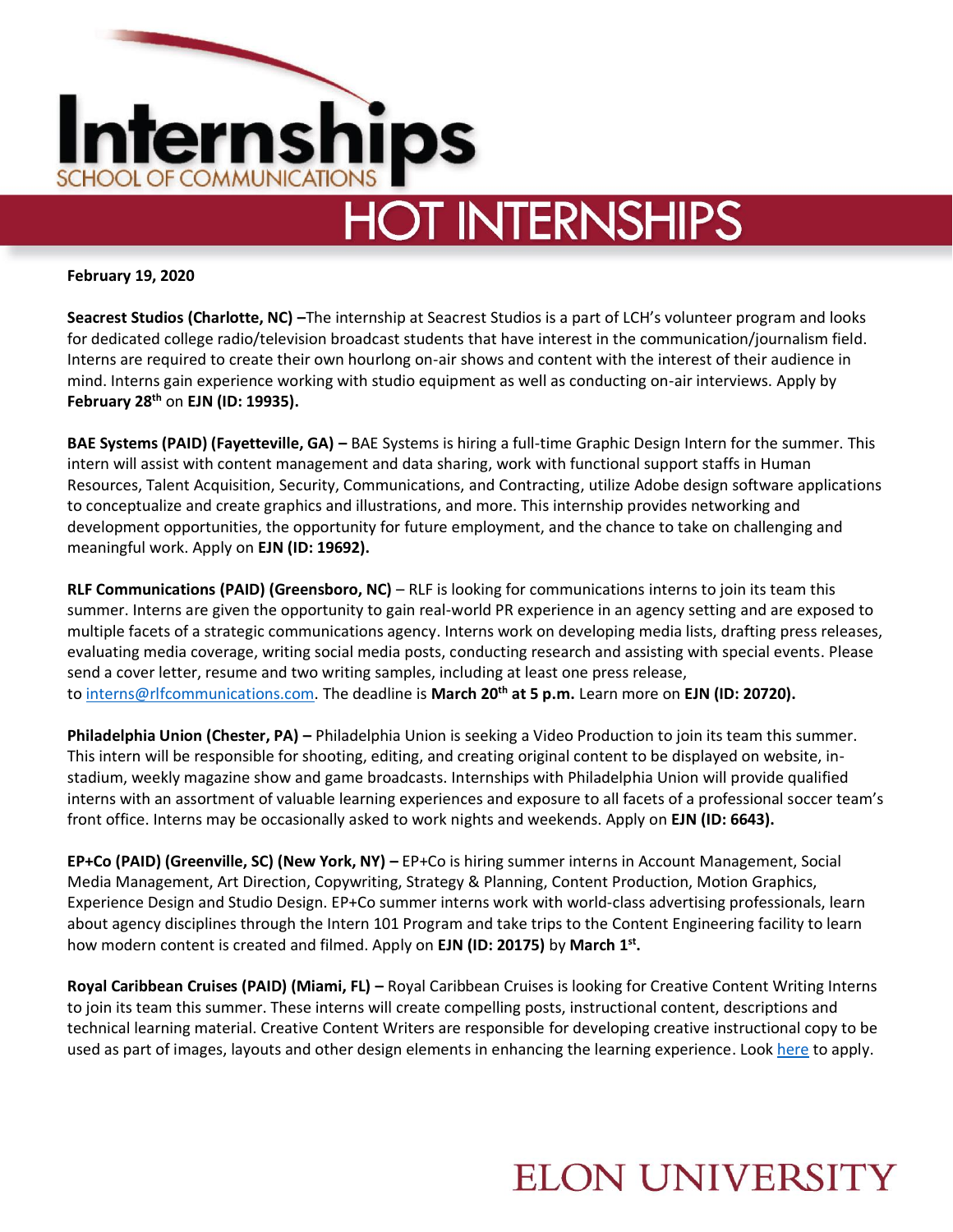

# **HOT INTERNSHIPS**

**AARP (PAID) (Washington D.C.) –** AARP is looking for Digital Relationship Campaigns Interns to join the Integrated Communications and Marketing team this summer. Interns will help shape the impression of AARP by providing communications planning, marketing, support and execution for its strategic business units. As an intern, you'll be engaged in all aspects of the email campaign process. On an average day, you could be developing and applying skills in strategy, execution and analysis. Apply by **March 20th** on **EJN (ID: 20511).** 

**Disney (PAID) (Anaheim, CA) (Orlando, FL) – As a part of the Disney College Program, participants have the** incredible opportunity to advance their strengths and interests, meet guests and cast members from around the country and take part in educational opportunities students can't get anywhere else. This truly unique program allows participants to network with leaders, take part in personal and career development classes, and build transferable skills such as problem-solving, teamwork, guest service and effective communication. The Disney College Internship program length is between five and seven months. Apply on **EJN (ID: 5010)** by **March 10.** 

**Thirty Tigers (Nashville, TN) –** Thirty Tigers, a Nashville based entertainment company, is hiring interns in its Distribution, Publishing and Radio arms. Interns will have the opportunity to work on project management, distribution and indie retail, digital sales and streaming, digital marketing, music publishing, radio promotion and more. This is a summer internship that requires course credit. Look on **EJN (ID: 7285)** to apply!

**Local Government Federal Credit Union (PAID) (Raleigh, NC) –** The LGFCU is looking for a Communications Intern to join its team this summer. This intern will gain hands-on experience working with the marketing communication team to help make Credit Union members aware of products and services. The intern will work as a valuable member of the Creative Services team. This individual will learn about search engine optimization (SEO), developing and interpreting campaign data analytics, and developing and implementing communication strategy. Click [here](https://www.lgfcu.org/about-lgfcu/careers/job-listing) to learn more and go to **EJN (ID: 19644)** to apply.

**West Cary Group (PAID) (Richmond, VA) –** The West Cary Group is seeking a Summer Account Manager Intern with a sharp eye for design and excellent communications skills. This intern will be immersed in everything from creative strategy and conceptual development to image selection, layout and workflow management. This 9-week program runs from June 1<sup>st</sup> to July 31<sup>st</sup>. Apply no later than March 1<sup>st</sup>.

**Matter Communications (Newburyport, MA) –** Matter Communications is an independent and thriving integrated PR, social media, digital marketing and creative services firm focused on what matters most: people, clients and results. Its social media team is seeking a part-time Social Media Intern to join its team this summer. This intern will be supporting the social team with special projects and day-to-day client requests as needed, writing organic social content for Facebook, Twitter, LinkedIn, Instagram, Pinterest, etc. and scheduling/posting content and handling social community management. Look on **EJN (ID: 20439)** to apply.

**Pandora Media (PAID) (Denver, CO) –** Pandora Media is looking for a Client Services Intern to join its team this summer. The Client Services Intern will learn the fundamentals of the Revenue Organization. This person will assist with regional teams in all aspects of advertising sales and operations. Interns will establish a basic understanding of media math, creative specs, industry insights and the media landscape. They will also assist in the preparation of proposals and media plans by pulling accurate inventory forecasts, input sales orders into order management systems and provide reporting and screenshots or work with internal resources. Apply on **EJN (ID: 20035).**

# **ELON UNIVERSITY**